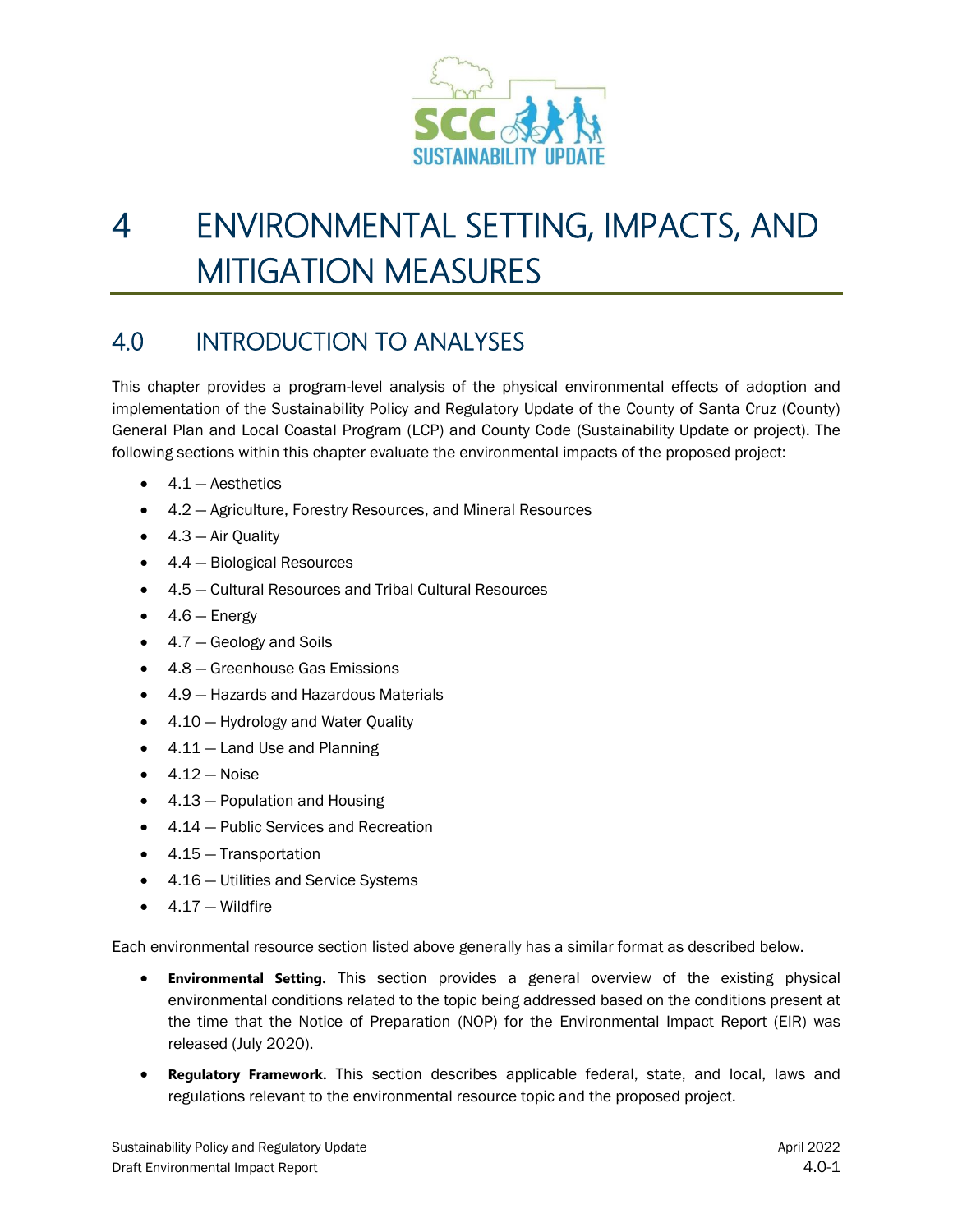

• **Impacts and Mitigation Measures.** This section identifies standards of significance used to evaluate whether an impact is considered significant, based on standards identified in Appendix G of the California Environmental Quality Act (CEQA) Guidelines. In some cases, agency policies and regulations or professional judgment are used to further define CEQA standards of significance.

This section first presents a discussion of the standards of significance for which no impacts have been identified, if any. The section then evaluates and analyzes project impacts, states the level of significance prior to mitigation, and proposes mitigation measures for significant impacts that would reduce such impacts, if feasible. A statement regarding the level of significance of each impact after mitigation precedes the mitigation measures for that impact. Cumulative impacts are discussed in each environmental resource section following the description of the project-specific impacts – see section 4.0.3 for further details. Cited references are listed at the end of each topical section.

# 4.0.1 Scope of Analyses

# 4.0.1.1 Significance Determinations

In accordance with CEQA, specifically Public Resources Code Section 21068, a "significant effect on the environment" means a substantial or potentially substantial adverse change in the environment. The significance thresholds used for each environmental resource topic are presented in each section of this chapter immediately before the discussion of impacts. For each impact described, one of the following significance determinations is made:

- **No Impact.** This determination is made if there is no potential that the proposed project could affect the resource at issue.
- **Less than Significant.** This determination applies if there is a potential for a limited impact on a resource, but the impact is not significant in accordance with the standard of significance.
- **Less than Significant with Mitigation.** This determination applies if there is the potential for a substantial adverse effect in accordance with the standard of significance, but mitigation is available to reduce the impact to a less-than-significant level.
- **Significant and Unavoidable.** This determination applies to impacts that are significant, and for which there appears to be no feasible mitigation available to substantially reduce the impact.

### 4.0.1.2 Approach to Program-Level Environmental Analyses

The proposed project would guide future physical development of the County through the planning horizon of 2040. Adoption of the proposed project would not constitute a commitment to any specific project, construction schedule, or funding priority. Each project embarked on by the County during the lifespan of the proposed project would be individually reviewed and approved by the Board of Supervisors. This EIR is a program-level environmental assessment, which evaluates the effects of adoption of the project and focuses on future development of the County under the project at a programmatic, rather than projectspecific, level. According to Section 15168 of the CEQA Guidelines, a Program EIR may be prepared on a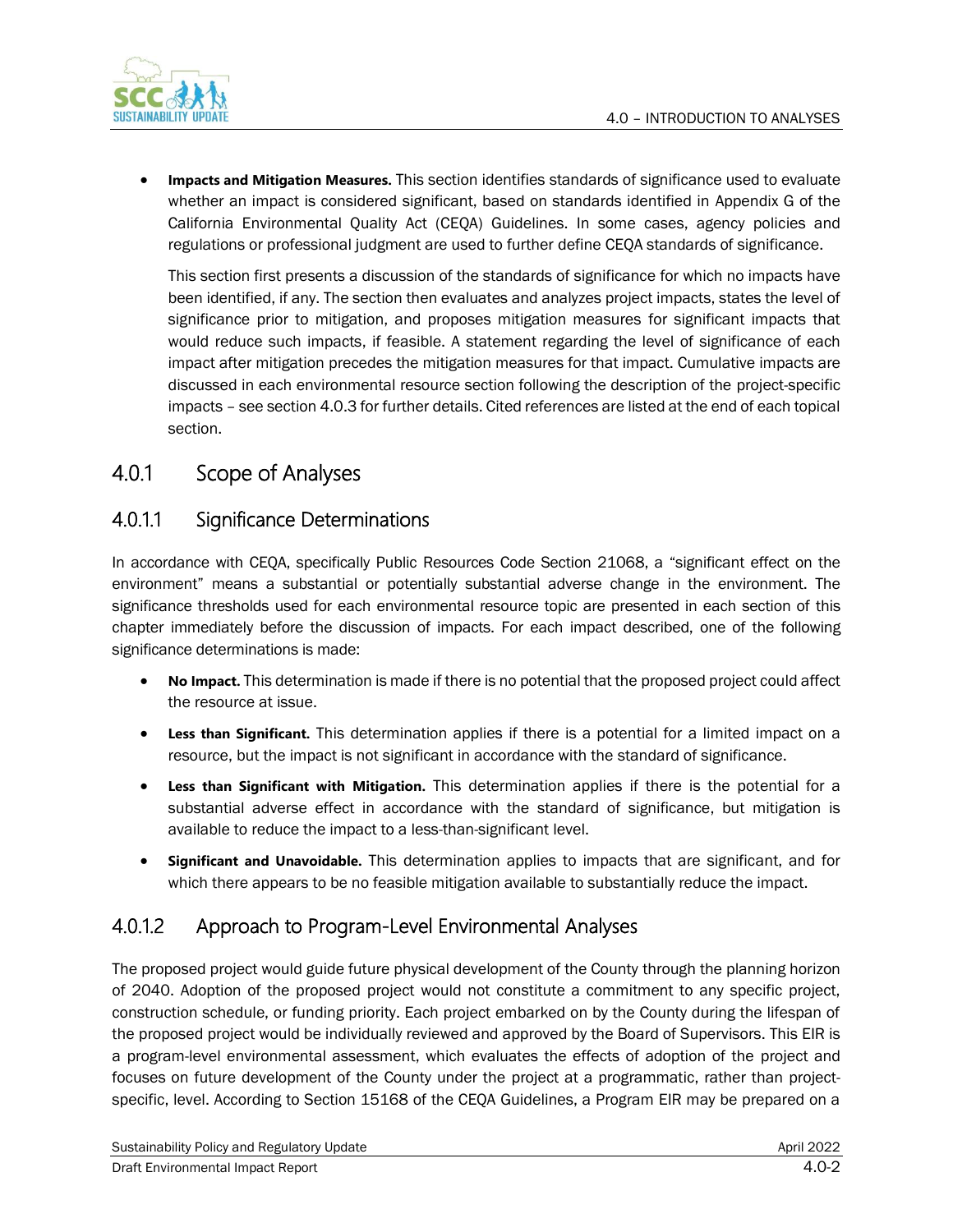

series of actions that can be characterized as one large project and are related geographically, as logical parts in the chain of contemplated actions, or in connection with issuance of rules, regulations, or plans. The Program EIR allows for a more exhaustive consideration of effects and alternatives and ensures consideration of cumulative impacts that might be missed on a case by-case basis.

### Study Area

The study area generally includes the unincorporated areas of the County of Santa Cruz, although the extent of the study area varies among the environmental resource areas analyzed in this EIR, depending on the area in which impacts could occur. For example, the evaluation of population and housing impacts considers the Association of Monterey Bay Area Governments (AMBAG) region, which includes Santa Cruz, Monterey and San Benito counties, as this region is the basis for growth forecasts and various regional plans that relate to population and housing impacts. Conversely, geological, soils and paleontological impacts are assessed only for the project area, which is where such impacts could result with the project. (See Chapter 3, Project Description, for further description of the project area.) The study area for each environmental resource area is defined in the pertinent resource sections in this chapter.

### Approach to Impact Analyses

#### *Baseline Environmental Conditions*

According to Section 15125 (Environmental Setting) of the CEQA Guidelines, an EIR must include a description of the existing physical environmental conditions in the vicinity of the project to provide the "baseline physical conditions" against which project-related changes can be compared. Normally, the baseline conditions are defined as the physical environmental conditions as they exist at the time the Notice of Preparation (NOP) is published. The NOP for this EIR was published on July 1, 2020. Therefore, 2020 constitutes the baseline year for analyses in this EIR. Unless otherwise indicated for a specific topic, conditions existing in that year are considered to be the baseline against which changes that would result from the proposed project are evaluated.

#### *Year of Impact Analyses*

Impacts are evaluated in terms of changes due to the project as compared to existing conditions (2020). For each resource area, the conditions that could result from project buildout at the end of the planning horizon of the project in 2040 are compared to baseline conditions, to characterize the anticipated change in conditions. For some sections, such as transportation, the analyses also evaluate conditions in the year 2040 without and with the project. Cumulative growth and projects are included in the cumulative scenario as described in Section 4.0.3, Cumulative Impacts. Growth that is assumed in the 2040 Baseline, 2040 with Project, and Cumulative scenarios is summarized in Table 4.0-1.

#### *Basis of Impact Analyses*

The analyses of impacts in this EIR are based upon varying factors, depending on the primary cause of the impact. Impacts related to aesthetics, agriculture and forestry resources, biological resources, cultural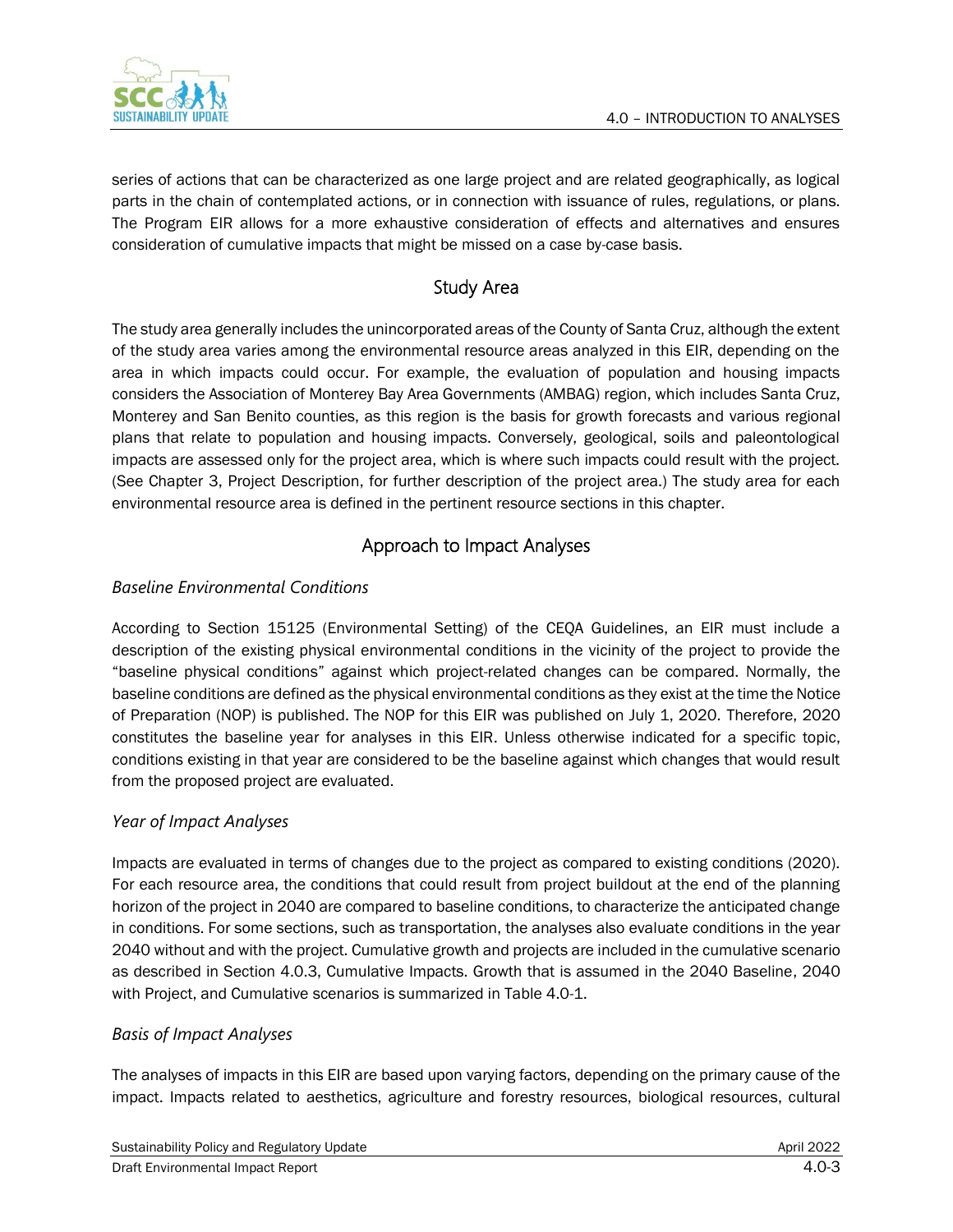

resources and tribal cultural resources, geology and soils, hazards and hazardous materials, hydrology and water quality, mineral resources, and wildfire are analyzed primarily on the basis of the location and acreage of ground disturbance (the footprint of development) that would result from the project. Impacts related to air quality, energy, greenhouse gas emissions, land use and planning, noise and vibration, population and housing, public services and recreation, transportation, and utilities and service systems are analyzed on the basis of the net population increase as well as the location, type and/or size of development contemplated by the project.

Section 15064(d) of the CEQA Guidelines indicates that an evaluation of significant effects "shall consider direct physical changes in the environment which may be caused by the project and reasonably foreseeable indirect physical changes in the environment which may be caused by the project." This section further specifies that an indirect physical change in the environment is a physical change in the environment, which is not immediately related to the project, but which is caused indirectly by the project. An indirect physical change is to be considered only if that change is a reasonably foreseeable impact which may be caused by the project.

As further described in Chapter 3, Project Description, the proposed project consists of the Sustainability Update, which would entail amendments to the General Plan/LCP, County Code, and land use and zoning maps, and adoption of Countywide Design Guidelines, including guidelines for special areas. The Sustainability Update does not include project-specific site plans or development proposals, and the project would not directly result in development. However, implementation of the project would permit and facilitate future development in the County consistent with the Sustainability Update. The project, if adopted, would serve as the blueprint for the future development and enhancement of the County through a series of objectives, policies, and implementation strategies intended to guide development. Potential indirect impacts arising from future growth and development are evaluated in this EIR based on growth assumptions developed by County staff as part of the preparation of this EIR and as explained in Section 4.0.2, Potential Growth Assumptions.

The Sustainability Update includes objectives, policies, and implementation strategies that would avoid or minimize potential environmental impacts. These are measures built into the project that would be implemented and, as a result, would serve in some cases to avoid potential impacts. These are considered and discussed in the subsequent sections of this chapter as applicable to each resource topic. Furthermore, future specific projects would be subject to project-level CEQA review.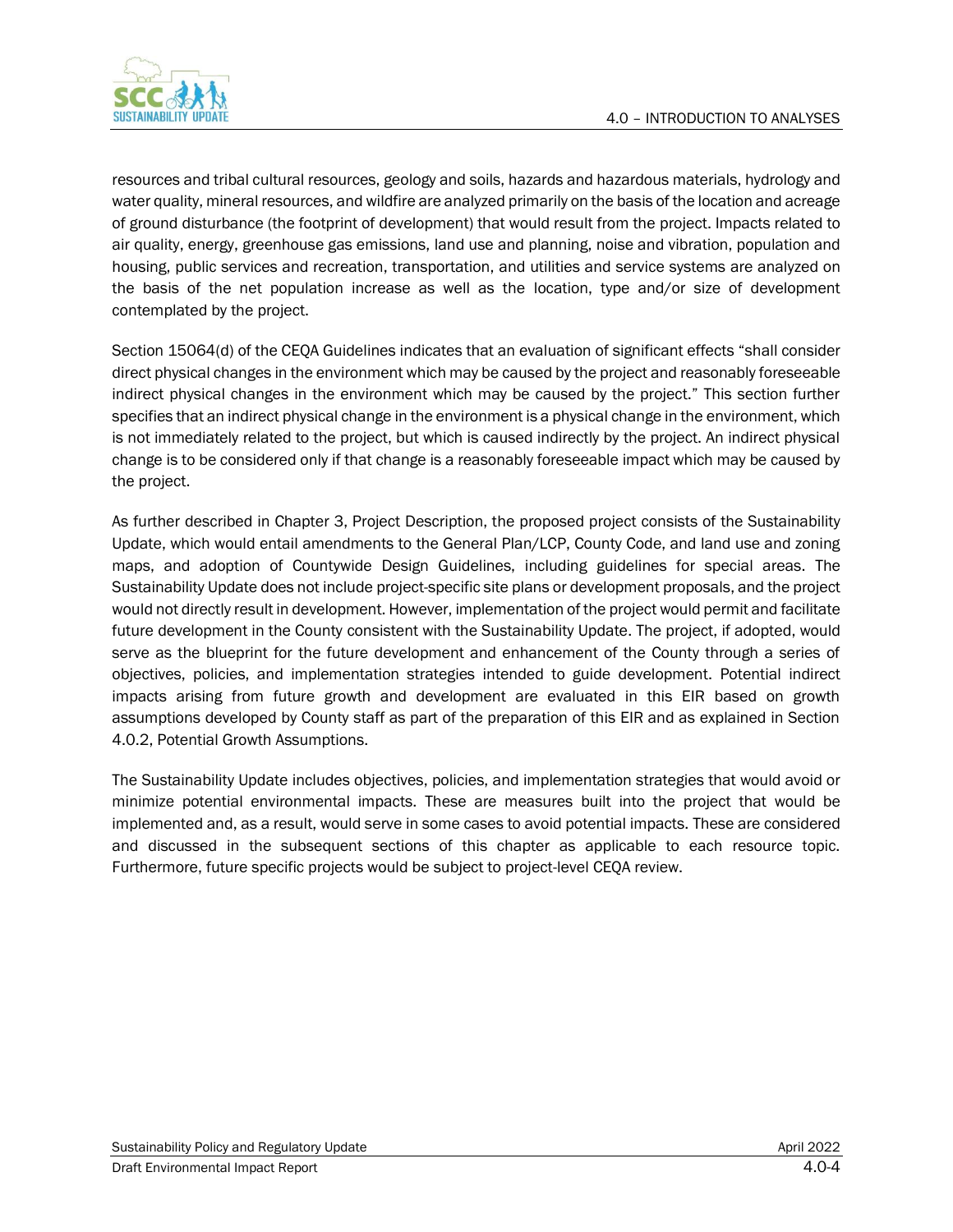

|                             | 2040 Baseline/No Project                                                                                                                                                                                                                                                                                                                                                                                                                                                                                                                                                                                                                                                                                                                                                                                                                                                                    | 2040 With Project: Sustainability Update                                                                                                                                                                                                                                                                                                                                 | Cumulative/GrowthProjects <sup>1</sup>                                                                                                                                                                                                                                                                                                                                                                                                                                                                                                                                                                                                                                                                                                                                                                                                                                                                                                                                                                                                                                                                                                                                                                                                                                                                                                                                                                                                                                                                                                             |
|-----------------------------|---------------------------------------------------------------------------------------------------------------------------------------------------------------------------------------------------------------------------------------------------------------------------------------------------------------------------------------------------------------------------------------------------------------------------------------------------------------------------------------------------------------------------------------------------------------------------------------------------------------------------------------------------------------------------------------------------------------------------------------------------------------------------------------------------------------------------------------------------------------------------------------------|--------------------------------------------------------------------------------------------------------------------------------------------------------------------------------------------------------------------------------------------------------------------------------------------------------------------------------------------------------------------------|----------------------------------------------------------------------------------------------------------------------------------------------------------------------------------------------------------------------------------------------------------------------------------------------------------------------------------------------------------------------------------------------------------------------------------------------------------------------------------------------------------------------------------------------------------------------------------------------------------------------------------------------------------------------------------------------------------------------------------------------------------------------------------------------------------------------------------------------------------------------------------------------------------------------------------------------------------------------------------------------------------------------------------------------------------------------------------------------------------------------------------------------------------------------------------------------------------------------------------------------------------------------------------------------------------------------------------------------------------------------------------------------------------------------------------------------------------------------------------------------------------------------------------------------------|
| <b>Description</b>          | Approved General Plans, GP amendments and<br>projects                                                                                                                                                                                                                                                                                                                                                                                                                                                                                                                                                                                                                                                                                                                                                                                                                                       | Sustainability Policy and Regulatory Update,<br>including General Plan and corresponding code<br>amendments, code modernization, Countywide<br>Design Guidelines, and General Plan map/zoning<br>map amendments on specific parcels.                                                                                                                                     | Pending projects or plans that were not approved at the time of the Notice<br>of Preparation                                                                                                                                                                                                                                                                                                                                                                                                                                                                                                                                                                                                                                                                                                                                                                                                                                                                                                                                                                                                                                                                                                                                                                                                                                                                                                                                                                                                                                                       |
| Plans/Zoning<br>Amendments  | <b>Existing County General Plan</b><br>■ Existing Specific/Area Plans<br>■ Existing County Code<br>• All cities' existing General Plans<br>• County of Santa Cruz Proposed Safety<br>Element amendments                                                                                                                                                                                                                                                                                                                                                                                                                                                                                                                                                                                                                                                                                     | Revised General Plan Elements<br>■ Revised County Code<br>• General Plan and zoning map designation<br>amendments on certain parcels<br>• County Design Guidelines, including appendix<br>with Pleasure Point Vision and Design Principles                                                                                                                               | • San Lorenzo Valley/Highway 9 Complete Streets Plan                                                                                                                                                                                                                                                                                                                                                                                                                                                                                                                                                                                                                                                                                                                                                                                                                                                                                                                                                                                                                                                                                                                                                                                                                                                                                                                                                                                                                                                                                               |
| <b>Land Use</b><br>Projects | • 2340 Harper: 11 dwelling units (DUs)<br>■ Workbench (5701 Soquel Drive): 16 DUs<br>■ "Erlach" R-combining site: PUD: 102 units<br>■ "Atkinson" R-combining site (Pippin<br>Orchards): 200 units<br>Corner of $41st$ / Soquel: 12,550 square feet<br>(sq ft) retail and 10,000 sq ft service<br>• 5940 Soquel Avenue: Medical Office<br><b>Building</b><br>MidPen affordable housing at 15 <sup>th</sup> /Capitola:<br>57 DUs and 29,696 sq ft of medical offices<br>• Paul Minnie: 15 DUs and 2,826 sq ft office<br>3911 Portola Dr: 33 DUs and 8,845 sq ft<br>commercial<br>3900 Maplethorpe Lane: 10 DUs<br>■ 4129 and 4205 Clares St: 10 DUs<br>• Cannabis Industry growth<br>• Cabrillo College<br>$\circ$ Aptos: 14,022 students, 1,374<br>employees<br>o Watsonville: 2,683 students, 143<br>employees<br>• UCSC: 19,500 students, 2,900 employees<br>• Redwood Elementary - 33 DUs | • Focused growth within the urban services line<br>• Soquel Dr/Thurber site: development of<br>commercial and high-density<br>• Medical facilities on Soquel Drive: assume<br>150,000-200,000 sq ft of outpatient surgery,<br>100,000 sq ft of new hospital, and 150-200,000<br>sq ft of "senior" living (includes independent,<br>assisted living, and skilled nursing) | . Dominican Hospital: 80,000 sq ft additional surgery center and 400-<br>space parking garage)<br>• Cemex Site (Alternative 5 of Cemex Reuse Plan)<br>• Medical Office Building on Soquel Avenue<br><b>East Cliff Village Center Redevelopment: including 7,800 sq ft expanded</b><br>medical office building; Assisted Living 131 DUs; multifamily 174 DUs;<br>and Restaurant/Retail 10,000 sq ft.<br>• Brommer and 7 <sup>th:</sup> Mix of residential, visitor-serving commercial, and<br>open space<br>Prather Lane (3071 Prather Lane and 2215 Soquel Drive): 20,000 sq ft<br>and 60 DUs of affordable senior housing<br>" Locatelli Mattison Townhomes (2450 Mattison Lane): 25 DUs total<br>■ 3300 Maplethorpe: 11 DUs<br>• 5630 Soquel Dr: 82 assisted care DUs with demolition of church<br><b>OTHER JURISDICTIONS:</b><br>• Capitola Mall redevelopment<br>UCSC: Net increase of 8,500 students and 2,100 staff for total 28,000<br>students and 5,000 employees<br>• 908 Ocean Street: 408 Small Ownership Units (SOUs)<br>■ 1930 Ocean St Ext - 32 DUs<br>■ 2035 N Pacific: 26 DUs, 4,300 sq ft commercial<br>• 119 Coral: Supportive/Transitional housing-120 DUs with demolition of<br>existing 6 DUs and support facilities<br>418/428/440/504 Front St. Santa Cruz: 170 DUs and 10,338 sq ft<br>retail commercial<br>• Santa Cruz Wharf Master Plan: 15,000 sq ft public use buildings and<br>22,000 commercial (retail)<br>• Oak Creek Park-Glen Canyon Rd/Mt. Hermon Rd, Scotts Valley: 52 DUs<br>and 25,000 sq ft of commercial |

### Table 4.0-1. Scenario Assumptions for Sustainability Update EIR Analyses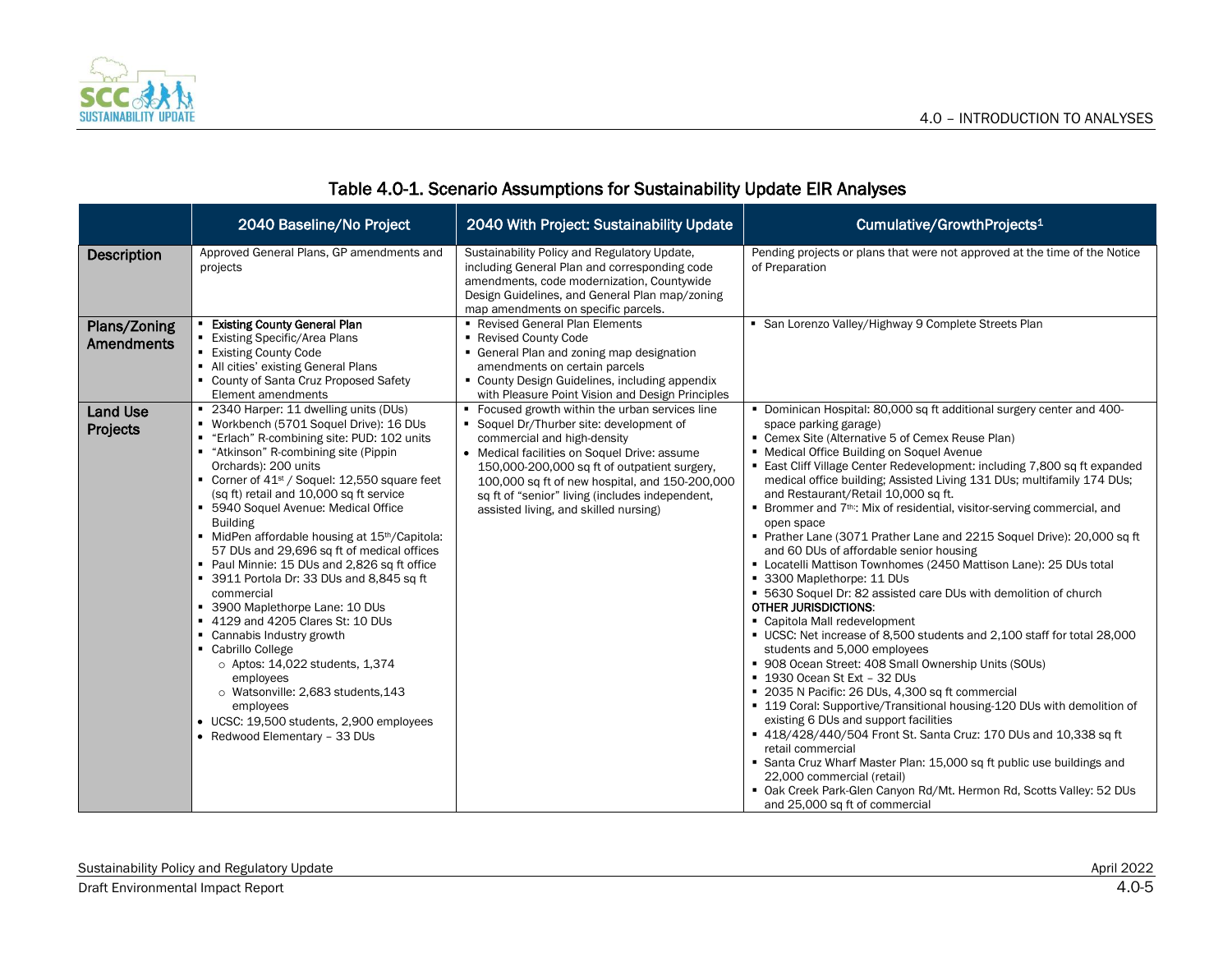

|                            | 2040 Baseline/No Project                                                                                                                                                                                                                                            | 2040 With Project: Sustainability Update                                                                                                                                                                                                 | Cumulative/GrowthProjects <sup>1</sup>                                                                                                                                                                                                                                                                                                                                                                                                                                                                                                                                                                                                                                                                                                  |
|----------------------------|---------------------------------------------------------------------------------------------------------------------------------------------------------------------------------------------------------------------------------------------------------------------|------------------------------------------------------------------------------------------------------------------------------------------------------------------------------------------------------------------------------------------|-----------------------------------------------------------------------------------------------------------------------------------------------------------------------------------------------------------------------------------------------------------------------------------------------------------------------------------------------------------------------------------------------------------------------------------------------------------------------------------------------------------------------------------------------------------------------------------------------------------------------------------------------------------------------------------------------------------------------------------------|
| Transportation<br>Projects | Constrained Regional Transportation Plan<br>project list including auxiliary lanes from 41 <sup>st</sup><br>to Soquel and State Park to Park/Bay.<br>• County Capital Improvement Program<br>Signal enhancements on Soquel and 41st<br>• Signal at Robertson/Soquel | Projects from Existing General Plan with some<br>modifications<br>Projects from Sustainable Santa Cruz County<br>Plan (see Table 3.5 in this EIR for list of<br>transportation improvements)<br>• Portola Drive Streetscape Improvements | • La Madrona Hotel: 180 room hotel, 6,600 sq ft restaurant, 184 DUs<br>(110 senior/74 family)<br>• Dunslee Way Planned Development: 25 DUs, 5,000 sq ft commercial<br>■ 139-261 Miles Lane, Watsonville: 61 DUs and two inpatient and<br>outpatient treatment facilities<br>• Downtown Watsonville Specific Plan: 2,369 DUs, 613,349 sq ft of<br>cafes/restaurants and bars, 204,450 sq ft of retail, 51,112 sq ft of<br>office, and 153,337 sq ft of industrial<br>■ 975 Main St: 20,000 sq ft of commercial<br>Projects from Existing General Plan<br>- High quality transit in rail corridor<br>■ Bus rapid transit<br>■ Highway 17 Express service (connects to 41 <sup>st</sup> Ave and State Park Dr)<br>■ HOV lanes on Highway 1 |
|                            | • County General Plan<br>■ Active Transportation Plan<br>■ Bus on shoulder                                                                                                                                                                                          | • Local network improvements as identified<br>through traffic analyses (see Table 3.5 for list of<br>transportation improvements) Active<br>Transportation Plan projects                                                                 |                                                                                                                                                                                                                                                                                                                                                                                                                                                                                                                                                                                                                                                                                                                                         |

# Table 4.0-1. Scenario Assumptions for Sustainability Update EIR Analyses

#### Note:

1 Cumulative projects are shown in this table based on the best available information at the time of the Notice of Preparation.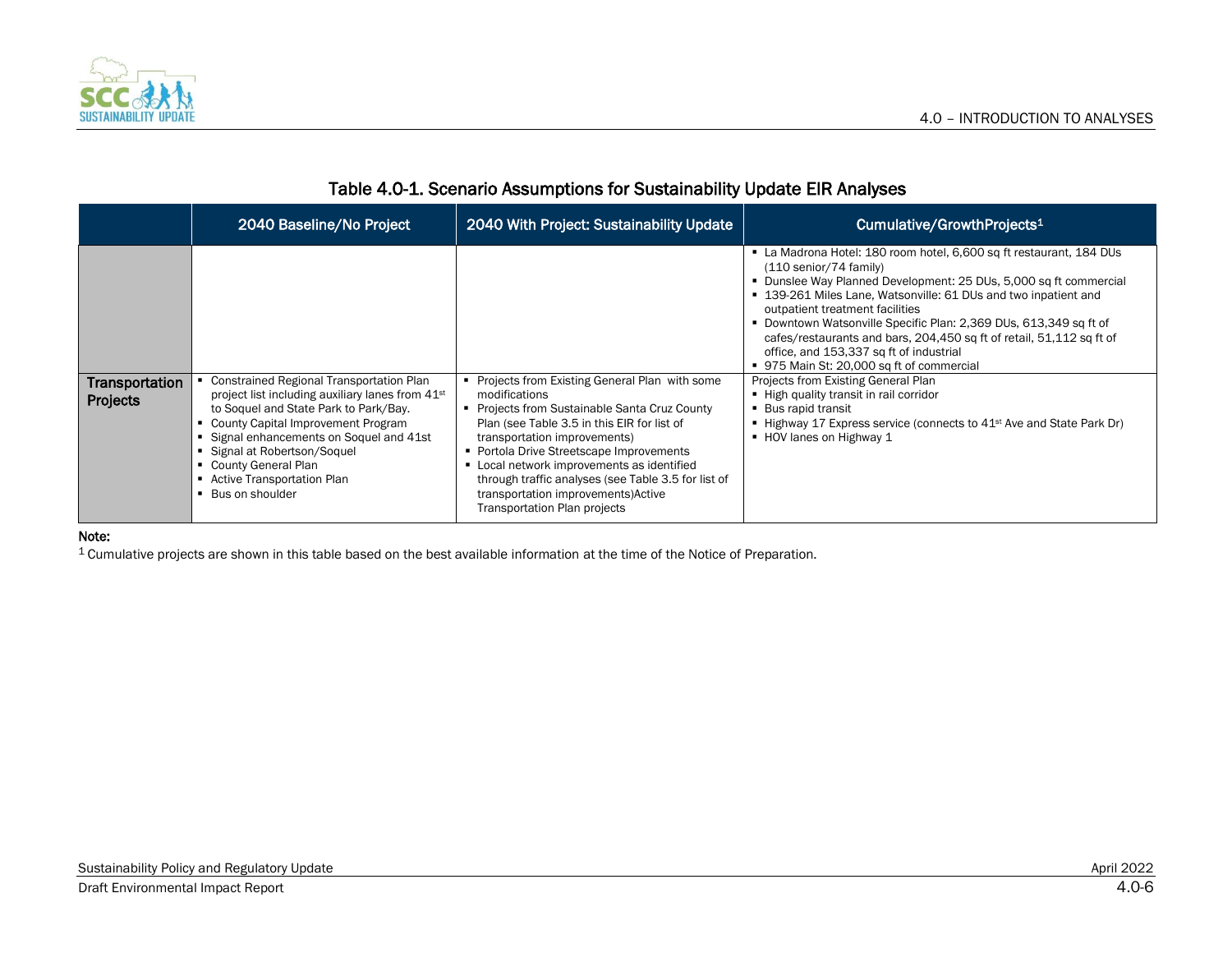

# 4.0.2 Potential Growth Assumptions

A number of proposed policies support new and/or intensified development, particularly within the Urban Services Line (USL), that could result in development beyond what could currently be allowed under the existing General Plan. These include policies that support higher residential density and/or building intensity along transit and multi-modal corridors as well as mixed-use developments in new activity centers and flexible work spaces. Key policies are summarized below.

# 4.0.2.1 General Policies and Implementation Strategies Related to Development

### Policies and Implementation Strategies That Support Intensified and New Land Uses

#### *Infill, Intensification, and Mixed-Use*

#### **General**

- Growth rate encourage new development and growth within the USL/RSL (BE-1.1.3)
- Minimum density Within USL/RSL, do not approve development below minimum density and encourage development at high end of allowed density range (BE-2.1.9 & BE-2.1b)

#### **Mixed-Use Projects and Projects Along Transit and Multi-Modal Corridors**

- Sustainable Communities Strategy encourage development in opportunity areas along transit corridors and do not support amendments with less intensive land use designations (BE-1.2.2 & BE-1.5.1)
- Multi-modal corridors high building intensity residential and commercial (BE-1.2.3)
- Main Streets infill mixed-use development with active commercial ground floor uses (BE-1.2.5)
- Mobility hubs higher building intensity to facilitate active hub area (BE-1.2.7)
- Activity centers include mixed uses in village and town, employment, shopping and neighborhood activity centers (BE-1.3)
- Mixed-use developments allow up to 75% residential square footage in community, neighborhood, and office commercial designations, prioritizing street-facing ground floor commercial land use (BE-2.3.7, 3.2.1, 3.2.4)
- Consider potential live/work units in mixed-use commercial developments (BE-3.2b)
- Mixed-use in the coastal zone Prioritize visitor-serving commercial uses in mixed-use commercial developments in the coastal zone (BE-5.1.10)

#### **Infill and Intensification**

- Potential parcel redesignation/rezoning to higher densities in activity centers (BE-1.3a)
- Potential incentives/revisions to development standards for higher density/intensity (BE-1.3b, c)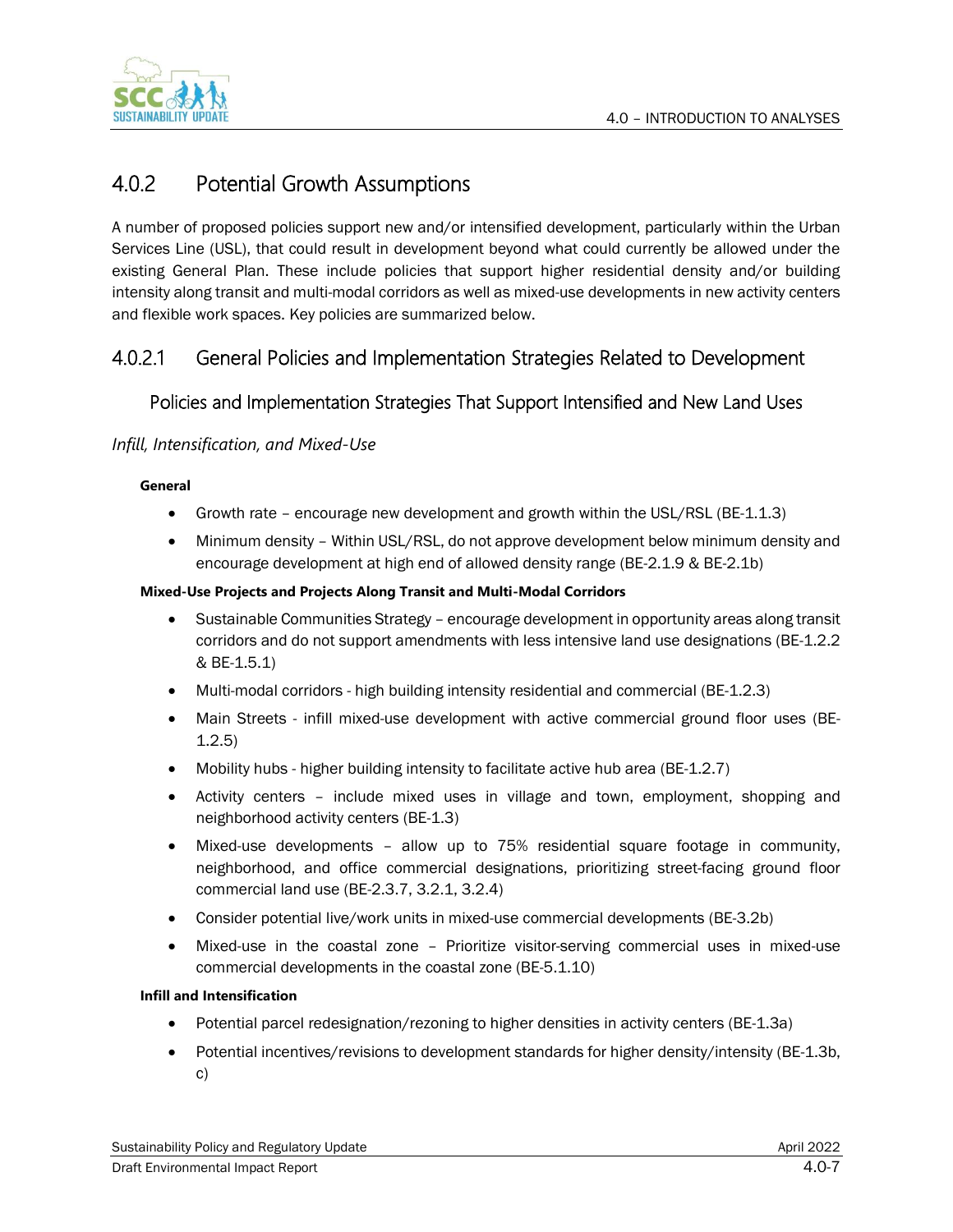

- Support infill in village and town centers and potential amendment to village and town plans to allow for intensified development (BE-1.3d)
- New "Urban High Flex" designation allowing 22-45 dwelling units/acre; identify opportunity sites for re-designation/rezoning (BE-2.1.1 – 2.1.6, BE-2.1d)
- Small-scale infill housing allow small lot subdivisions and duplexes in single family zone districts and encourage "missing middle" infill housing (BE-2.3.2 – 2.3.5)
- Explore potential "density unit" calculation to adjust the number of units allowed on a parcel based on unit size (BE-2.3g)
- Workplace Flex District create and maintain zone district allowing for office, service commercial and light industrial land use as well as complementary consumer commercial land use (BE-3.3c)

#### *New and/or Expanded Uses*

#### **Potential New Uses**

- Urban agriculture allow food cultivation as part of park, public, and commercial developments where feasible and appropriate (BE-1.4.8 & BE-1.4f)
- Opportunity sites for medical mixed uses in USL (see also specific areas below) (BE-3.2c)
- Explore potential zoning updates to allow accessory commercial uses on residential parcels (BE-1.4b)
- Consider potential arts district to preserve and promote integrated retail, studio, performance and event spaces (BE-3.4f)
- Identify appropriate site options for regional destinations such as conference centers, sports complexes, and performance venues. Consider locations within walking distance to current or future planned visitor accommodations, transit service, and activity centers with restaurants and entertainment (BE-3.4h)
- Visitors in commercial areas encourage visitor accommodations in walkable areas with visitor-serving commercial uses (BE-3.5.3)
- Identify park opportunity sites (PPF-1.2c)

#### **Potential Expanded Uses**

- Explore potential zoning updates to allow accessory commercial uses on residential parcels (BE-1.4b)
- Adaptive reuse consider conversion of nonresidential buildings and sites to residential uses (BE-2.3.9)
- Service Commercial explore allowing service commercial uses without urban services needs to locate in rural areas (BE-3.3.9, 3.3h)
- Hand-made product fabrication with retail sales allow this use in neighborhood, and service commercial land use designations (in addition to community commercial designation) (BE-3.3f)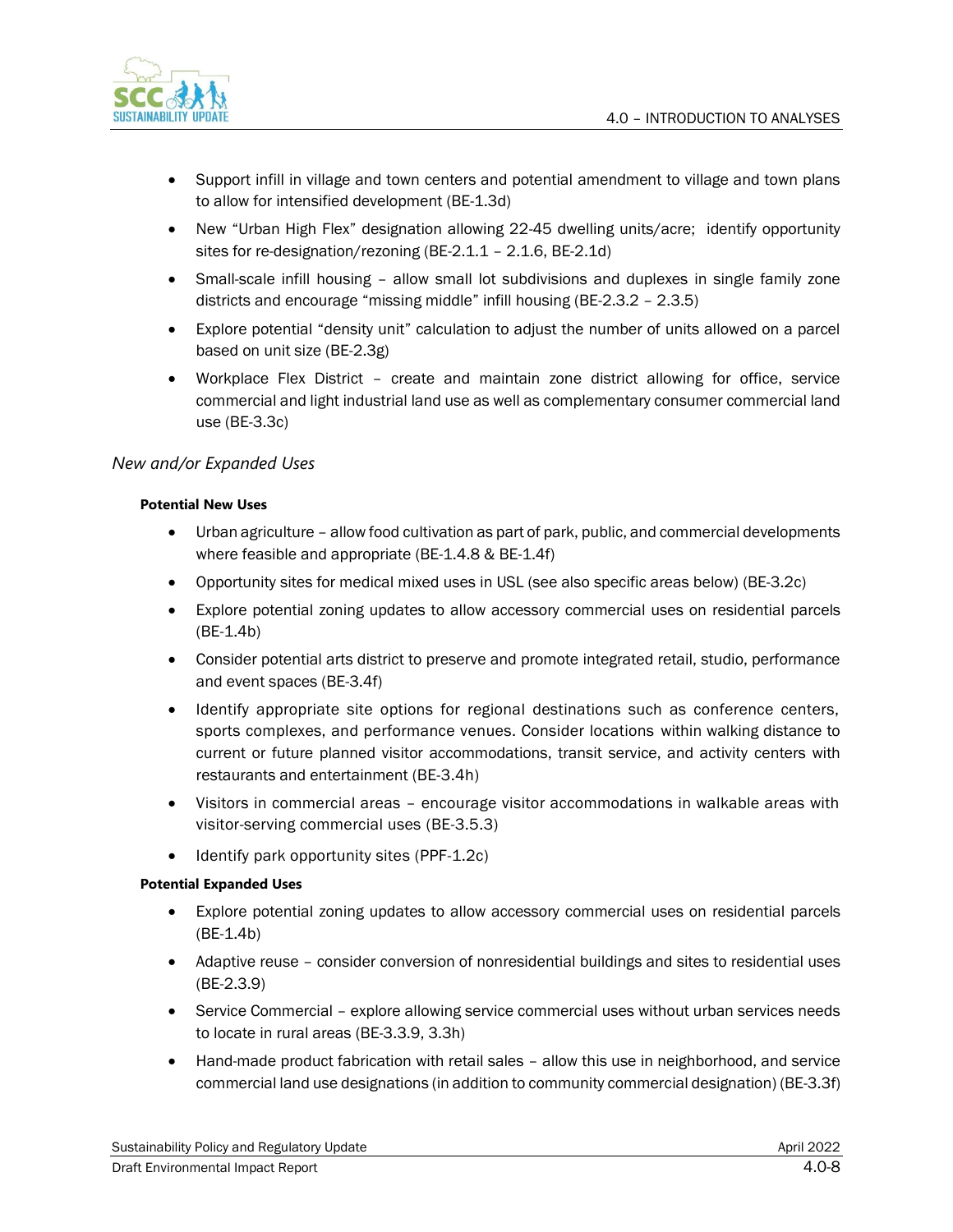

• Outdoor seating/mobile businesses – encourage outdoor seating and mobile/pop-up businesses to activate and complement temporary events and permanent land uses (BE-3.4.3, 3.4b, 3.4c)

#### **Temporary Uses and Special Events**

- Temporary conversion of underutilized neighborhood commercial spaces for community events, parks, farmers markets (BE-1.4c)
- Retail experience Incorporate special events and local services into shopping centers (BE-3.4.2, 3.4a)
- Temporary Special Events provide a regulatory framework to encourage special events such as art programs, festivals, parades, races, weddings, and filming, while minimizing negative impacts to neighborhoods and communities (BE-3.4.4, 3.4g)
- Allow agri-tourism events (ARC-1.1.6)

### Policies and Implementation Strategies that Support Intensified and/or New Land Uses in Specific Locations

The proposed General Plan/LCP amendments also include some policies and implementation strategies that identify specific locations for types of new uses and/or intensified uses:

#### **Live Oak Planning Area**

- Portola Drive/Lower 41<sup>st</sup> Ave Encourage development per the Pleasure Point Commercial Corridor Vision and Guiding Principles (BE-4.1c)
- 7th Ave/Brommer Street Neighborhood activity center and coastal priority use site; facilitate and coordinate development of publicly owned parcels (BE-1.3h, BE-5.1.4, 5.1c, 5.1d)
- 17th Avenue/Monterey Bay Sanctuary Scenic Trail (MBSST) Workplace flex Facilitate employment-focused activity centers with "workplace flex" (C-3) zoning at  $17<sup>th</sup>$  Avenue/ MBSST. Consider preparation of specific or master plans to coordinate future development of light industrial, office and consumer commercial land uses with supportive infrastructure in these areas (BE-1.3f)
- Soquel Drive Corridor
	- Medical mixed use On Soquel Drive between Mattison and Soquel Ave, encourage a mix of medical uses, including coordinated development of hospitals, medical offices, and clinics along with workforce housing, supportive housing, assisted living facilities, offices, retail and restaurants (BE-1.3e, 3,2,3, 3,2c, PPF-1.1b)
	- Opportunity sites along Soquel Drive transition from low-intensity auto services to active employment and mixed uses (BE-3.3g)
	- Evaluate commercial sites visible and/or accessible from State Route 1 for hotel and motel development, especially along the Soquel Drive corridor in Live Oak where medical uses are concentrated. Redesignate and rezone sites as appropriate (BE-3.5.4, 3.5d)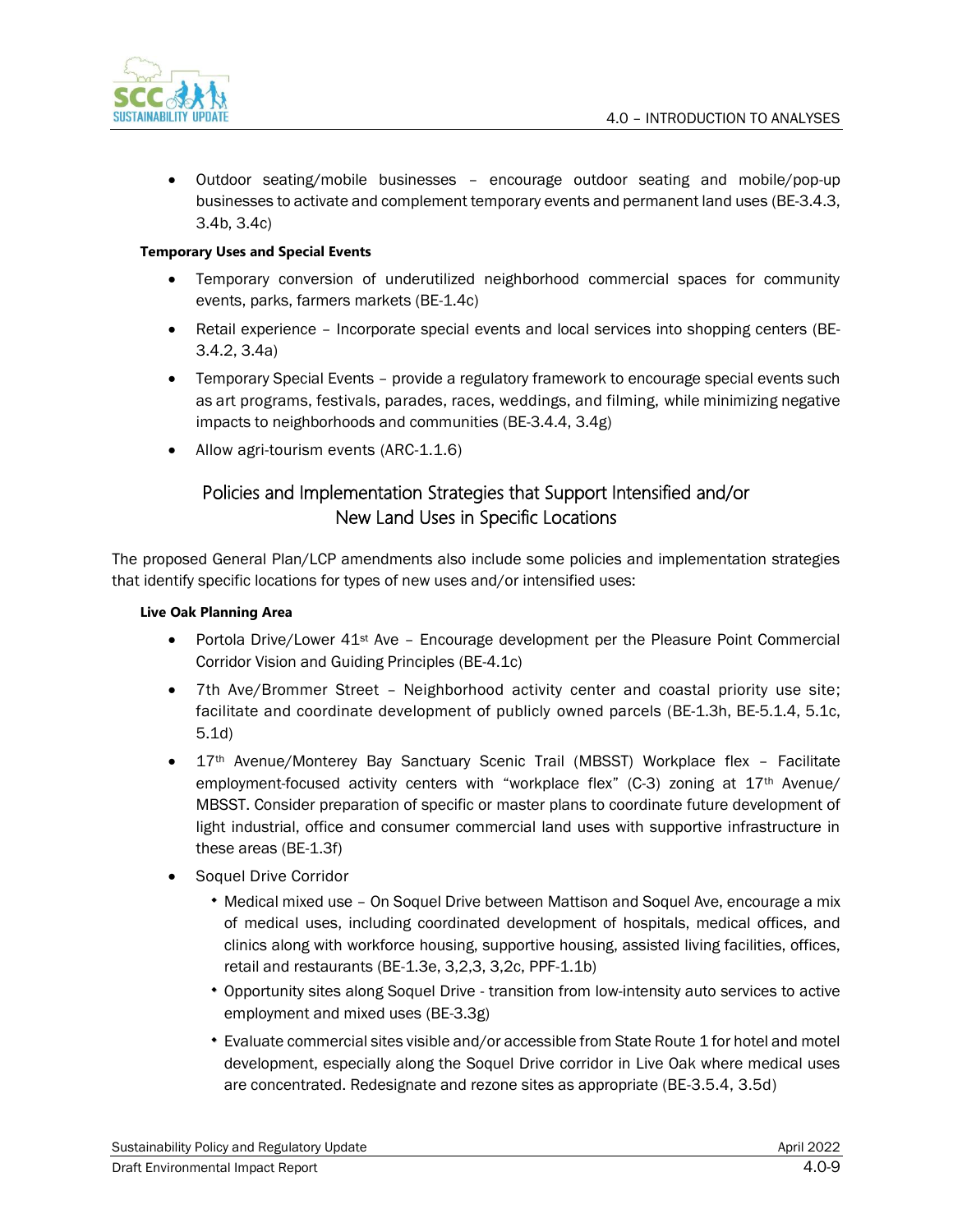

#### **Soquel Planning Area**

- $\bullet$  41<sup>st</sup> Ave/Soquel Drive Workplace flex Facilitate employment-focused activity centers with "workplace flex" (C-3) zoning at  $41<sup>st</sup>$  Ave/Soquel Drive. Consider preparation of specific or master plans to coordinate future development of light industrial, office and consumer commercial land uses with supportive infrastructure in these areas (BE-1.3f)
- Cabrillo College Support development of Cabrillo College area as an activity center with higher-density housing, limited "walkable" college-serving retail and services within and near the college, as well as improved pedestrian and bicycle infrastructure. Explore land use opportunities associated with a connection over Highway 1 from the college to the MBSST (BE-1.3g)
- Soquel Drive and other major corridors encourage development with high employment density (BE-3.3.2)
- Research Park consider options to increase building intensity and employment density in and around Research Park, south of Soquel Drive between Rodeo Gulch Road and 41st Avenue (BE-3.3e)

#### **Coastal Locations**

- Coastal priority sites Reserve specific sites for coastal priority uses as indicated in Appendix G of the General Plan/LCP and facilitate priority land use development of these sites, with priority allocations of any limited public services (BE-5.1.3, 5.1.4, 5.1c, 5.1d)
- Maintain certain areas as Coastal Special Communities or Special Scenic Areas. Encourage the provision of visitor-serving commercial services within certain Coastal Special Communities, as follows: (BE-3.4.7, 5.1.5)
	- Davenport: State Route 1 frontage
	- Seacliff Beach Area: Entire Special Community
	- Rio Del Mar Flats/Esplanade Area: Esplanade frontage to Stephen Road
	- East Cliff Village Tourist Area: East Cliff Drive (front portion of properties) between 12th Avenue and 17th Avenue
	- Harbor Area: Lower 7th Avenue between Brommer Street and Eaton Street
- "Poor Clare's" site coastal priority use site for Type A visitor accommodations (BE-5.1.4, 5.1c, 5.1d)
- Davenport CEMEX Plant reuse redevelop the CEMEX site in a manner that recognizes the natural resources and attributes of the area, is compatible with Davenport community character, and welcomes visitors (BE-5.1.12)

#### **Various Locations**

• Special area plans – Review existing special area plans, and initiate new plans as needed to support coordinated land use and transportation improvements in locations where the County is planning for concentrated population and job growth (BE-5.2a, b, c)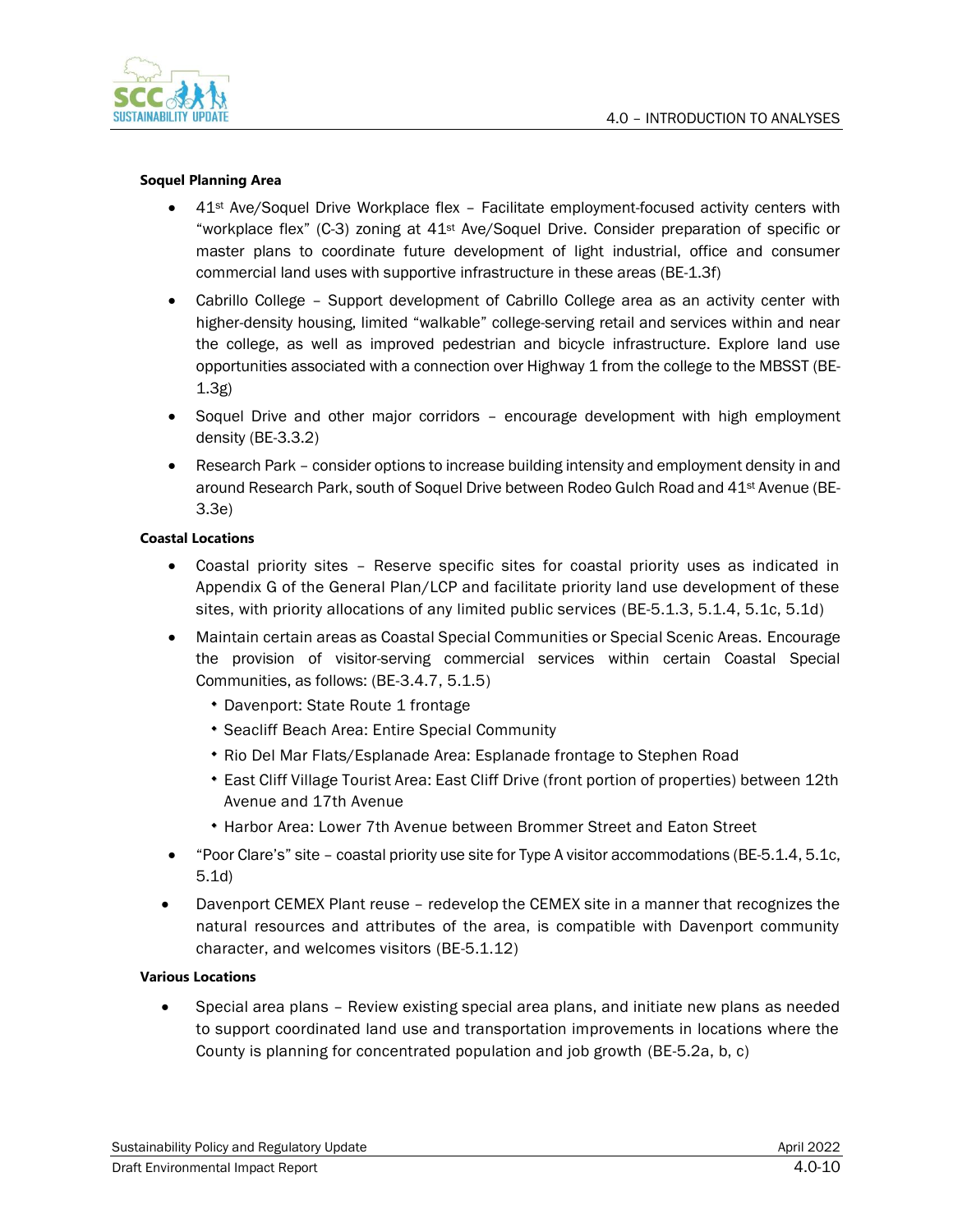

# 4.0.2.2 Development Potential with Proposed Project

To aid the environmental analysis related to potential impacts of new development accommodated by the draft General Plan/LCP, the Santa Cruz County Planning Department developed a methodology to forecast residential and non-residential growth that could occur as a result of the proposed project, taking into account policies summarized above in Section 4.0.2.1. The methodology and resulting forecasts are explained in Appendix C, and estimated residential and employment growth is summarized in Tables 4.0-2 and 4.0-3, respectively. These estimates are provided for the year 2040 and by County planning area (see Figure 3-2 for location of planning areas). The net increase in potential new development that could be accommodated as a result of the proposed project is presented in Table 4.0-4.

| <b>Planning Area</b> | Occupied<br><b>Housing Units</b><br><b>Base Year</b> | Occupied<br><b>Housing Units</b><br>Project | Net Increase<br><b>Over Base Year</b> |
|----------------------|------------------------------------------------------|---------------------------------------------|---------------------------------------|
| Aptos Hills          | 2,338                                                | 2,415                                       | 77                                    |
| Aptos                | 8,261                                                | 8,936                                       | 675                                   |
| Bonny Doon           | 1,422                                                | 1,472                                       | 50                                    |
| Carbonera            | 4,174                                                | 4,346                                       | 172                                   |
| Eureka Canyon        | 1,361                                                | 1,400                                       | 39                                    |
| Live Oak             | 11,536                                               | 13,538                                      | 2,002                                 |
| La Selva             | 744                                                  | 775                                         | 31                                    |
| North Coast          | 397                                                  | 410                                         | 13                                    |
| Pajaro Valley        | 3,431                                                | 3,684                                       | 253                                   |
| San Andreas          | 620                                                  | 680                                         | 60                                    |
| <b>Skyline</b>       | 1,182                                                | 1,218                                       | 36                                    |
| San Lorenzo Valley   | 9,684                                                | 10,027                                      | 343                                   |
| Summit               | 2,318                                                | 2,447                                       | 129                                   |
| Soquel               | 3,854                                                | 4,457                                       | 603                                   |
| Salsipuedes          | 419                                                  | 434                                         | 15                                    |
| Total                | 51,741                                               | 56,241                                      | 4.498                                 |

#### Table 4.0-2. Potential Residential Growth (Dwelling Units) By Planning Area

Source: County of Santa Cruz, October 2020

Note: The projections in this table are intended to show potential net increases in housing units as a result of implementation of the Sustainability Update. The total number of housing units in the base year were derived from the traffic model based on occupied units. This information was provided for the year 2019 and was extrapolated from the 2010 Census, the most recent data available at the time the traffic model was developed. The existing number of units 51,741 in this table correlates to the California Department of Finance estimate of occupied housing units in the year 2019 of 51,467 units (California Department of Finance 2021). Section 4.13 provides the total number of housing units (occupied and unoccupied) based on the 2020 Census, which represents the baseline for analyses in this EIR. See Appendix C for further description of the potential growth assumptions developed for this EIR.

Table 4.0-2 shows an estimated potential increase of approximately 4,500 housing units over existing conditions, with approximately 75% projected to occur within urban areas and an increase in approximately 6,210,000 square feet of non-residential uses as shown in Table 4.0-3, with approximately 60% expected to occur within urban areas. These forecasts provide an estimate of potential growth that could occur as a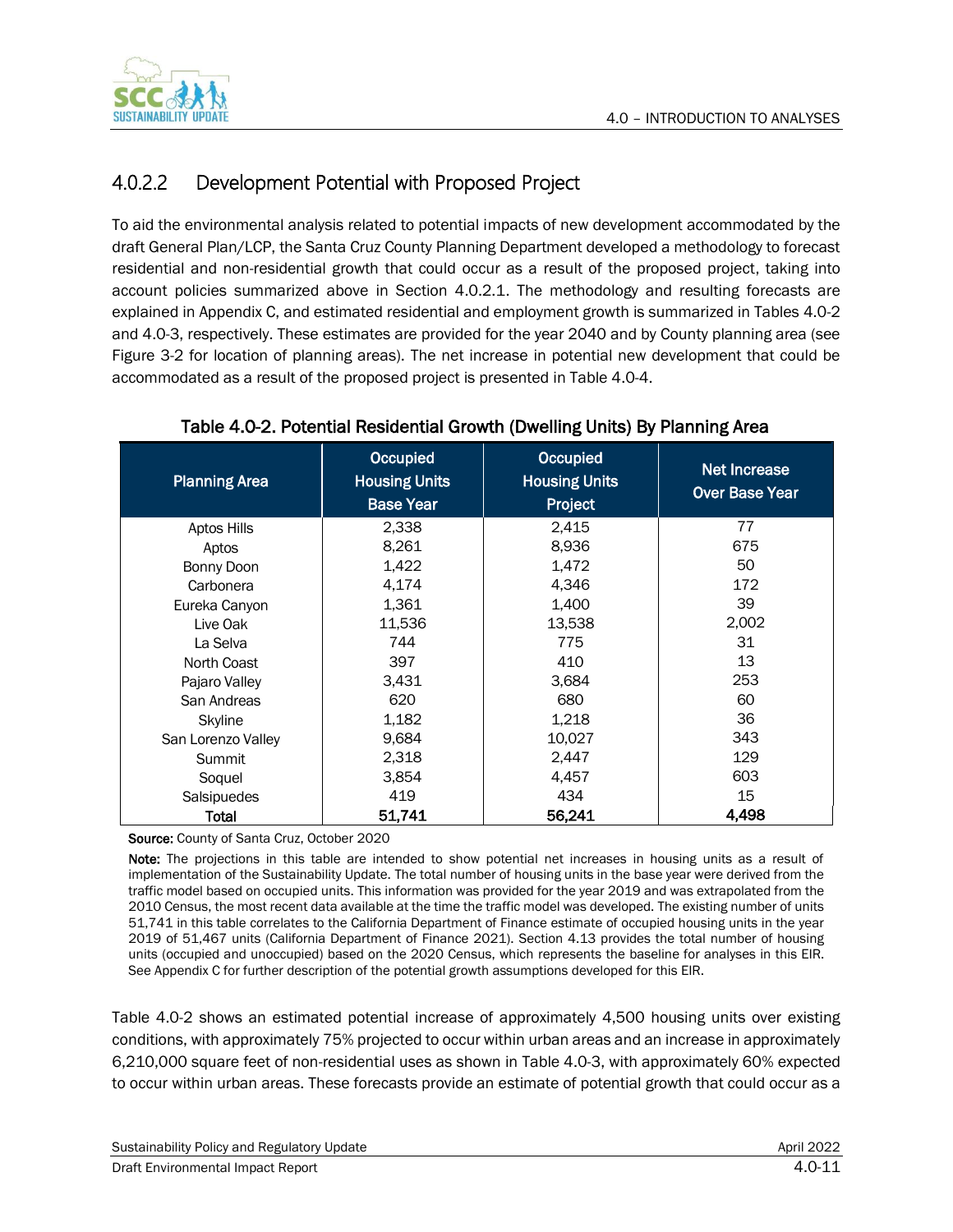

result of adoption and implementation of the proposed project for the purpose of evaluation in this EIR. This estimated growth may or may not occur, and this estimate does not establish a limit to development. Annual limits for residential units are set annually by the County pursuant to Measure J and SCCC provisions as explained in Section 4.13 of this EIR, Population and Housing. Additionally, some of this projected development and growth would occur under the existing General Plan/LCP without the proposed project.

| <b>Planning Area</b>             | <b>Industrial</b> | <b>Retail</b> | <b>Service</b> | <b>Public</b> | <b>Total</b> |
|----------------------------------|-------------------|---------------|----------------|---------------|--------------|
| Aptos Hills - Existing           | 47.918            | 144.188       | 313.698        | 141.267       | 647,071      |
| 2040 With Project                | 114,266           | 144.188       | 367,048        | 165,354       | 790,856      |
| Aptos - Existing                 | 57.133            | 872,586       | 4,670,259      | 1,650,936     | 7,250,914    |
| 2040 With Project                | 84,778            | 876,315       | 5,488,648      | 1,990,107     | 8,439,848    |
| Bonny Doon - Existing            | 14.744            | 120,571       | 362,780        | 72.912        | 571,007      |
| 2040 With Project                | 25,802            | 120,571       | 426,800        | 90,489        | 663,662      |
| Carbonera - Existing             | 33,174            | 120,571       | 817,322        | 203,112       | 1,174,179    |
| 2040 With Project                | 60,819            | 120,571       | 995,511        | 240,219       | 1,417,120    |
| Eureka Canyon - Existing         | 14,744            | 113,113       | 348,909        | 122,388       | 599,154      |
| 2040 With Project                | 103,208           | 113,113       | 411,862        | 128,898       | 757,081      |
| Live Oak - Existing              | 307,781           | 2,032,305     | 6,345,449      | 2,068,878     | 10,754,413   |
| 2040 With Project                | 503,139           | 2,069,595     | 7,323,888      | 2,770,005     | 12,666,627   |
| La Selva - Existing              | 1,843             | 45,991        | 96,030         | 20,181        | 164,045      |
| 2040 With Project                | 3,686             | 45,991        | 112,035        | 22,785        | 184,497      |
| North Coast                      | 410,989           | 72,094        | 396,924        | 35,154        | 915,161      |
| 2040 With Project                | 632,149           | 72,094        | 469,480        | 42,966        | 1,216,689    |
| Pajaro Valley - Existing         | 11,058            | 108,141       | 363,847        | 157,542       | 640,588      |
| 2040 With Project                | 151,126           | 108,141       | 459,877        | 187,488       | 906,632      |
| San Andreas - Existing           | 757,473           | 73,337        | 672,210        | 51,429        | 1,554,449    |
| 2040 With Project                | 1,166,619         | 73,337        | 750,101        | 60,543        | 2,050,600    |
| Skyline - Existing               |                   | 8,701         | 14,938         | 1,953         | 25,592       |
| 2040 With Project                | 3,686             | 8,701         | 17,072         | 1,953         | 31,412       |
| San Lorenzo Valley -<br>Existing | 289,351           | 974,512       | 2,338,864      | 908,796       | 4,511,523    |
| 2040 With Project                | 442,320           | 980,727       | 2,747,525      | 1,083,264     | 5,253,836    |
| Summit - Existing                | 14,744            | 73,337        | 113,102        | 26,691        | 227,874      |
| 2040 With Project                | 25,802            | 73,337        | 128,040        | 29,946        | 257,125      |
| Soquel - Existing                | 344,641           | 1,680,536     | 2,355,936      | 657,510       | 5,038,623    |
| 2040 With Project                | 385,187           | 1,700,424     | 2,731,520      | 742,791       | 5,559,922    |
| Salsipuedes - Existing           | 20,273            | 33,561        | 105,633        | 16,275        | 175,742      |
| 2040 With Project                | 81,092            | 33,561        | 129,107        | 20,181        | 263,941      |
| <b>Total - Existing</b>          | 2,325,866         | 6,473,544     | 19,315,901     | 6,135,024     | 34,250,335   |
| 2040 With Project                | 3,783,679         | 6,540,666     | 22,558,514     | 7,576,989     | 40,459,848   |

### Table 4.0-3. Potential Non-Residential Growth By Planning Area (in square feet)

Source: County of Santa Cruz, October 2020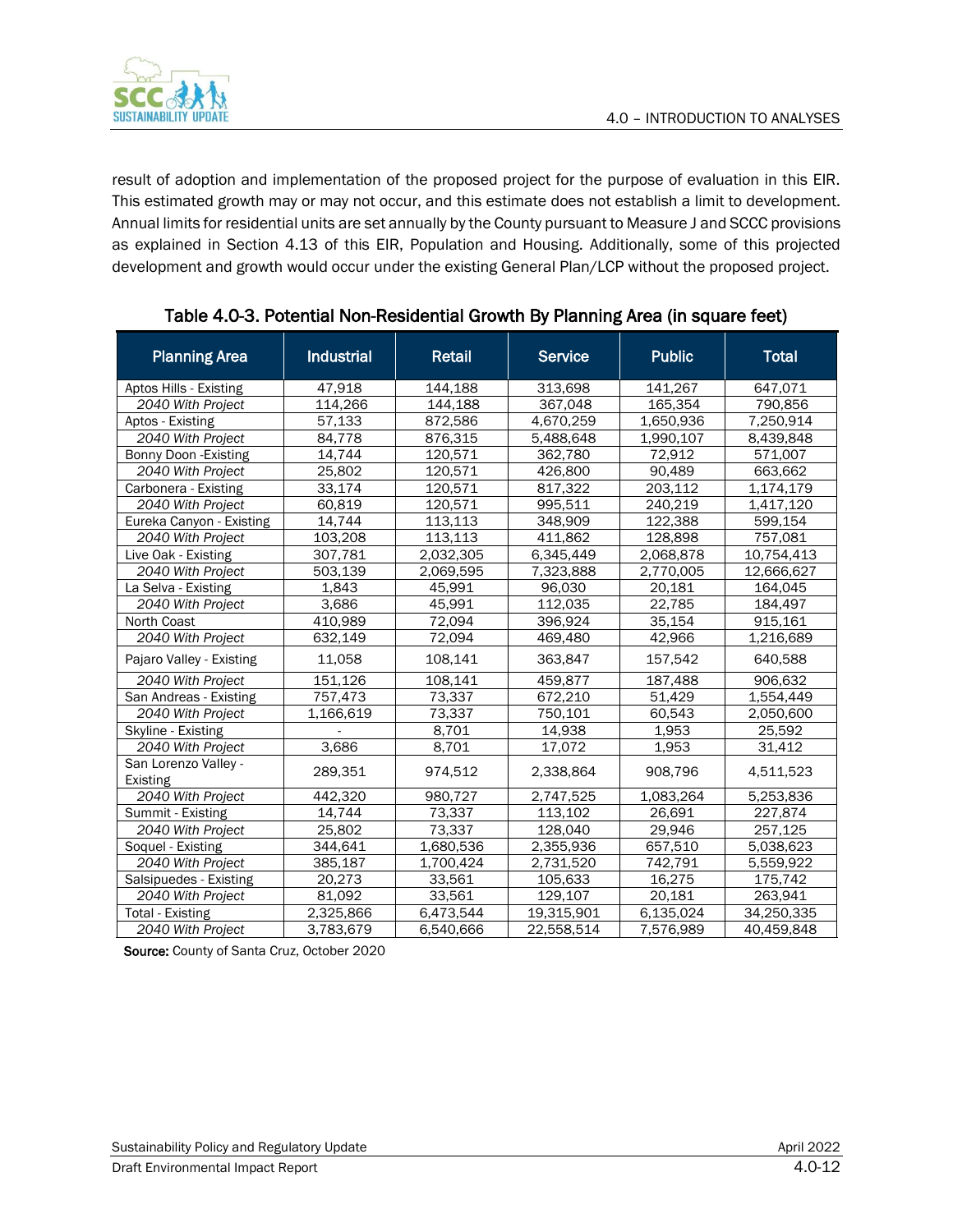

| <b>Planning Area</b> | <b>Residential</b><br>(Dwelling Units) | <b>Non-Residential Total (Square</b><br>Feet Rounded) |
|----------------------|----------------------------------------|-------------------------------------------------------|
| Aptos Hills          | 77                                     | 143,800                                               |
| Aptos                | 675                                    | 1,188,950                                             |
| Bonny Doon           | 50                                     | 92,650                                                |
| Carbonera            | 172                                    | 242,950                                               |
| Eureka Canyon        | 39                                     | 157,950                                               |
| Live Oak             | 2002                                   | 1,912,200                                             |
| La Selva             | 31                                     | 20,450                                                |
| North Coast          | 13                                     | 301,550                                               |
| Pajaro Valley        | 253                                    | 266,050                                               |
| San Andreas          | 60                                     | 496,150                                               |
| <b>Skyline</b>       | 36                                     | 5,800                                                 |
| San Lorenzo Valley   | 343                                    | 742,300                                               |
| <b>Summit</b>        | 129                                    | 29,250                                                |
| Soquel               | 603                                    | 521,300                                               |
| Salsipuedes          | 15                                     | 88,200                                                |
| Total                | 4,498                                  | 6,209,550                                             |

#### Table 4.0-4. Summary of Net Increase in Potential Development By Planning Area

Note: Shaded areas are planning areas, which are partially located within the USL.

Because the proposed project consists of two long-term policy and regulatory documents that are intended to guide future development activities, and because no specific development projects are proposed as part of the project, it is reasonable to assume that future development would occur incrementally or gradually over the 20-year buildout horizon (e.g., 2020 to 2040). However, while this assumption describes the longrange nature of the proposed project, it does not prohibit or restrict when development can occur over the horizon period. Furthermore, development could continue to occur under the existing General Plan/LCP without the proposed Sustainability Update. Based on the potential growth assumptions developed for this EIR, of the total estimated potential development accommodated by the project (4,500 housing units and 6,210,000 square feet of non-residential uses), it is estimated that approximately 1,590 housing units (all within the USL) and 3,263,000 square feet of non-residential uses could be developed over what could potentially occur under the existing General Plan/LCP.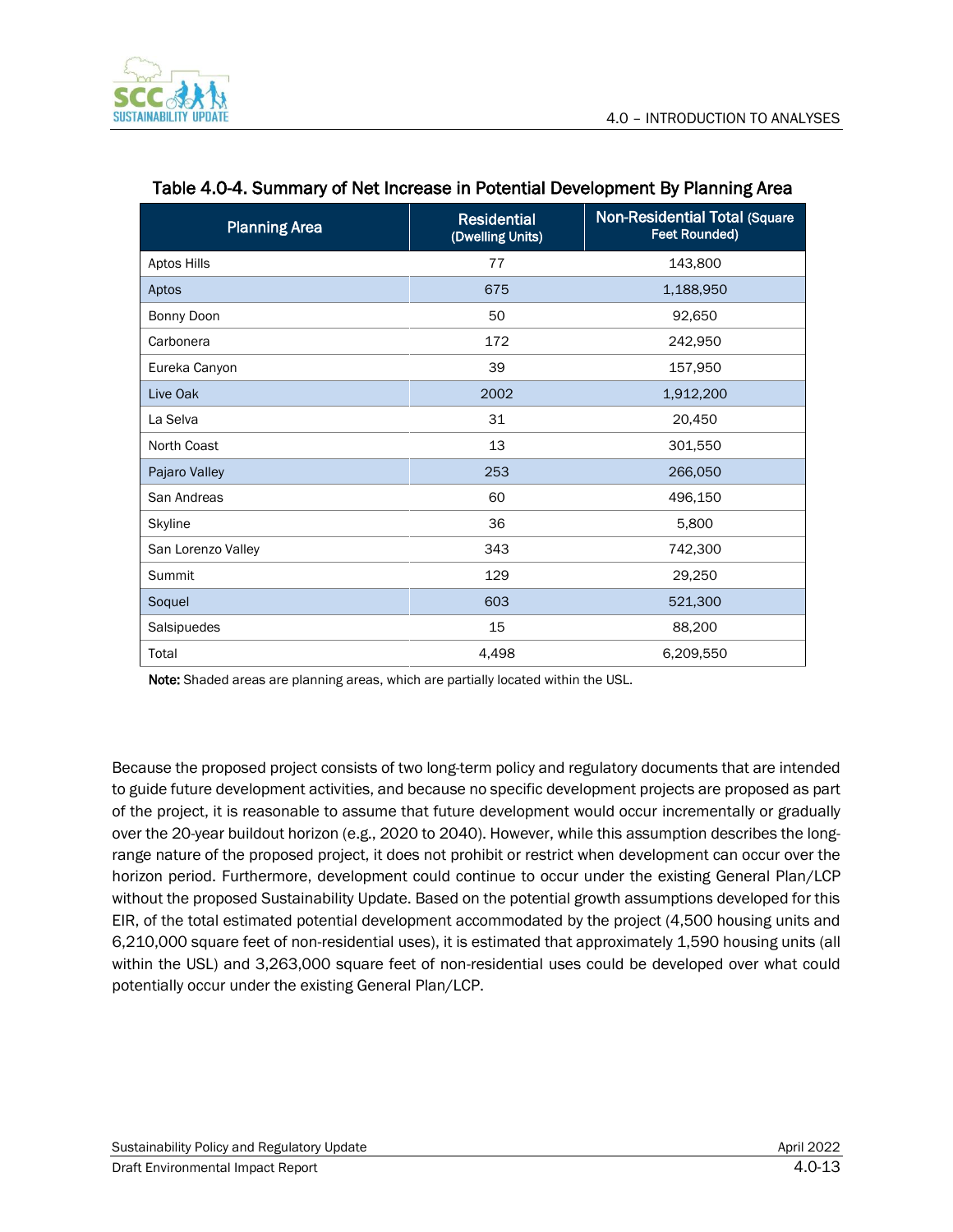

# 4.0.3 Cumulative Impacts Analysis

The section below presents the CEQA requirements pertaining to the cumulative impacts analysis and the cumulative projects that have been considered in the cumulative impacts analysis presented for each environmental resource topic, at the end of each section in this chapter.

# 4.0.3.1 CEQA Guidelines Requirements

CEQA Guidelines Section 15130(a) requires that an EIR discuss cumulative impacts of a project "when the project's incremental effect is cumulatively considerable." As defined in CEQA Guidelines Section 15355, a cumulative impact consists of an impact that is created as a result of the combination of the project evaluated in the EIR together with other projects causing related impacts. Pursuant to CEQA Guidelines Section 15065(a)(3), "cumulatively considerable" means that the incremental effects of an individual project are significant when viewed in connection with the effects of past projects, other current projects, and probable future projects. Where a lead agency is examining a project with an incremental effect that is not "cumulatively considerable," the lead agency need not consider the effect significant.

CEQA requires an evaluation of cumulative impacts when they are significant. When the combined cumulative impact associated with the project's incremental effect and the effects of other projects is not significant, the EIR shall briefly indicate why the cumulative impact is not significant and is not discussed in further detail in the EIR. Furthermore, according to CEQA Guidelines Section 15130 (a)(1), there is no need to evaluate cumulative impacts to which the project does not contribute.

An EIR may determine that a project's contribution to a significant cumulative impact will be rendered less than cumulatively considerable and thus not significant when, for example, a project funds its fair share of a mitigation measure designed to alleviate the cumulative impact. An EIR shall examine reasonable, feasible options for mitigating or avoiding the project's contribution to any significant cumulative effects.

The discussion of cumulative impacts shall reflect the severity of the impacts and their likelihood of occurrence, but the discussion need not provide detail as great as that provided for the impacts that are attributable to the project alone. The discussion should be guided by standards of practicality and reasonableness, and should focus on the cumulative impact to which the identified project contributes.

CEQA Section  $21094(e)(1)$  states that if a lead agency determines that a cumulative effect has been adequately addressed in a prior EIR, that cumulative effect is not required to be examined in a later EIR. The section further indicates that cumulative effects are adequately addressed if the cumulative effect has been mitigated or avoided as a result of the prior EIR and adopted findings or can be mitigated or avoided by site-specific revisions, imposition of conditions or other means in connection with the approval of the later project (CEQA Section 21094[e][4]).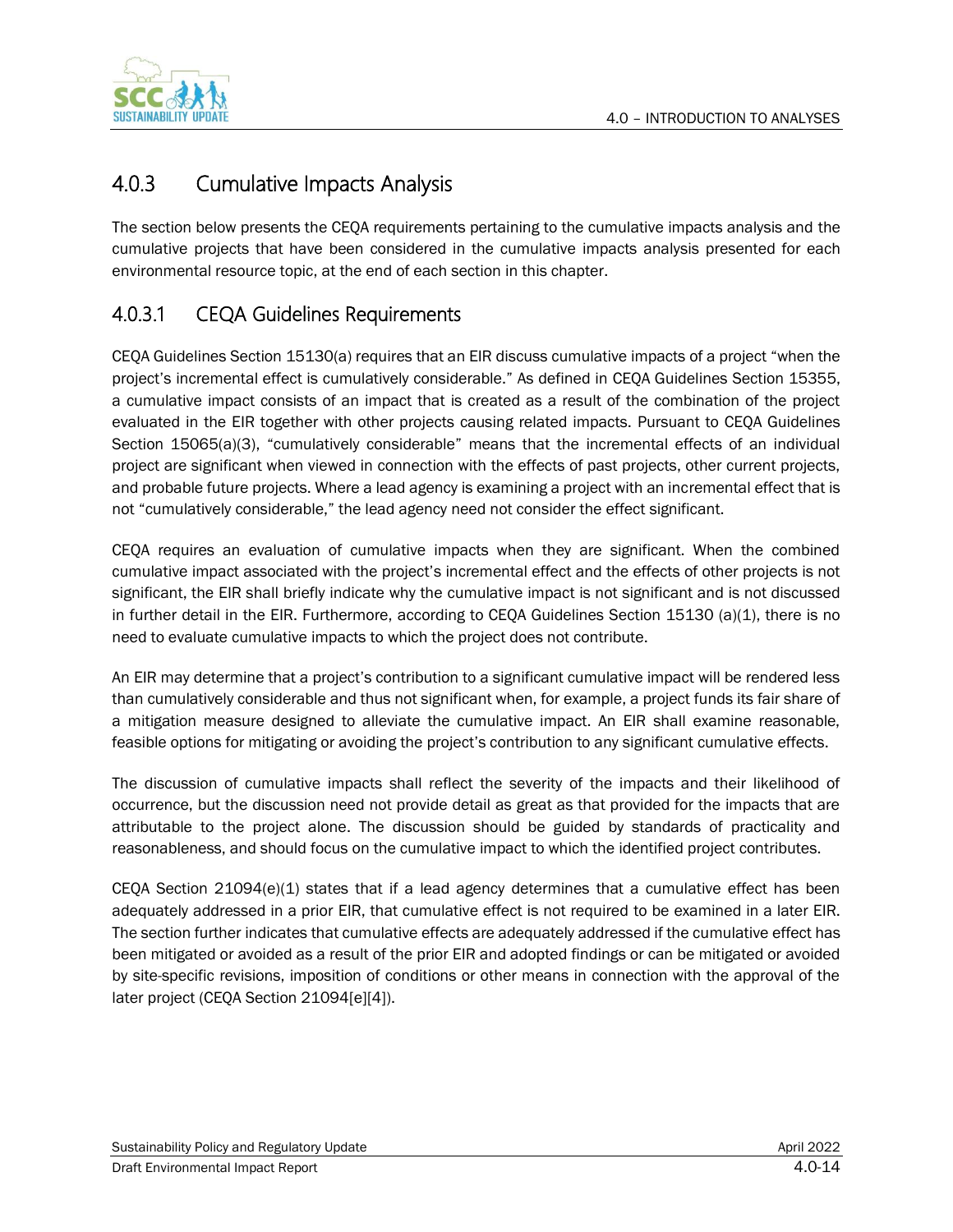

# 4.0.3.2 Cumulative Projects and Scope of Analysis

The analysis of cumulative impacts may consider either 1) a list of past, present, and probable future projects producing cumulative impacts or 2) a summary of growth projections contained in an adopted plan that evaluates conditions contributing to cumulative impacts, such as those contained in a General Plan. Projects that are relevant to the cumulative analysis include projects that could:

- Contribute incremental environmental effects on the same resources as, and would have similar impacts to, those discussed in the EIR applicable to the proposed project.
- Be located within the defined geographic scope for the cumulative effect. The defined geographic scope is dependent on the environmental resource affected.
- Contribute impacts that coincide with the proposed project's impacts during either construction (short-term) or operation (long-term).

To evaluate the cumulative impacts of the proposed project development program, the cumulative impact analysis in this EIR uses both of the above methods as appropriate for the resource topic being evaluated. For example, this EIR uses AMBAG and County forecasts of population and housing for 2040 in Section 4.13, Population and Housing, whereas a list of reasonably foreseeable future projects in the project vicinity is used in Section 4.1, Aesthetics. The cumulative analysis for each topic is included at the end of the Impact Section in each topical section of this EIR, and the geographic area and analytical approach used in the analysis for the topic is described.

Table 4.0-1 identifies cumulative growth and projects identified for the cumulative analyses and provides a list of pending and approved reasonably foreseeable future projects in proximity to the study area or whose impacts would otherwise combine with the impacts of the proposed project. The list of projects was obtained in consultation with nearby jurisdictions. This list includes projects that have been approved, but not yet constructed, or projects for which an application is pending. This list is not intended to be an allinclusive list of projects in the region, but rather an identification of projects constructed, approved, or under review in the vicinity of the project area that have some relation to the environmental impacts associated with implementation of the proposed Sustainability Update.

# 4.0.4 References

California Department of Finance (DOF). 2021. "E-5 Population and Housing Estimates for Cities, Counties, and the State, 2011-2021 with 2010 Census Benchmark." May 2021. Accessed March 24, 2022 at [http://www.dof.ca.gov/Forecasting/Demographics/Estimates/e-5/.](http://www.dof.ca.gov/Forecasting/Demographics/Estimates/e-5/)